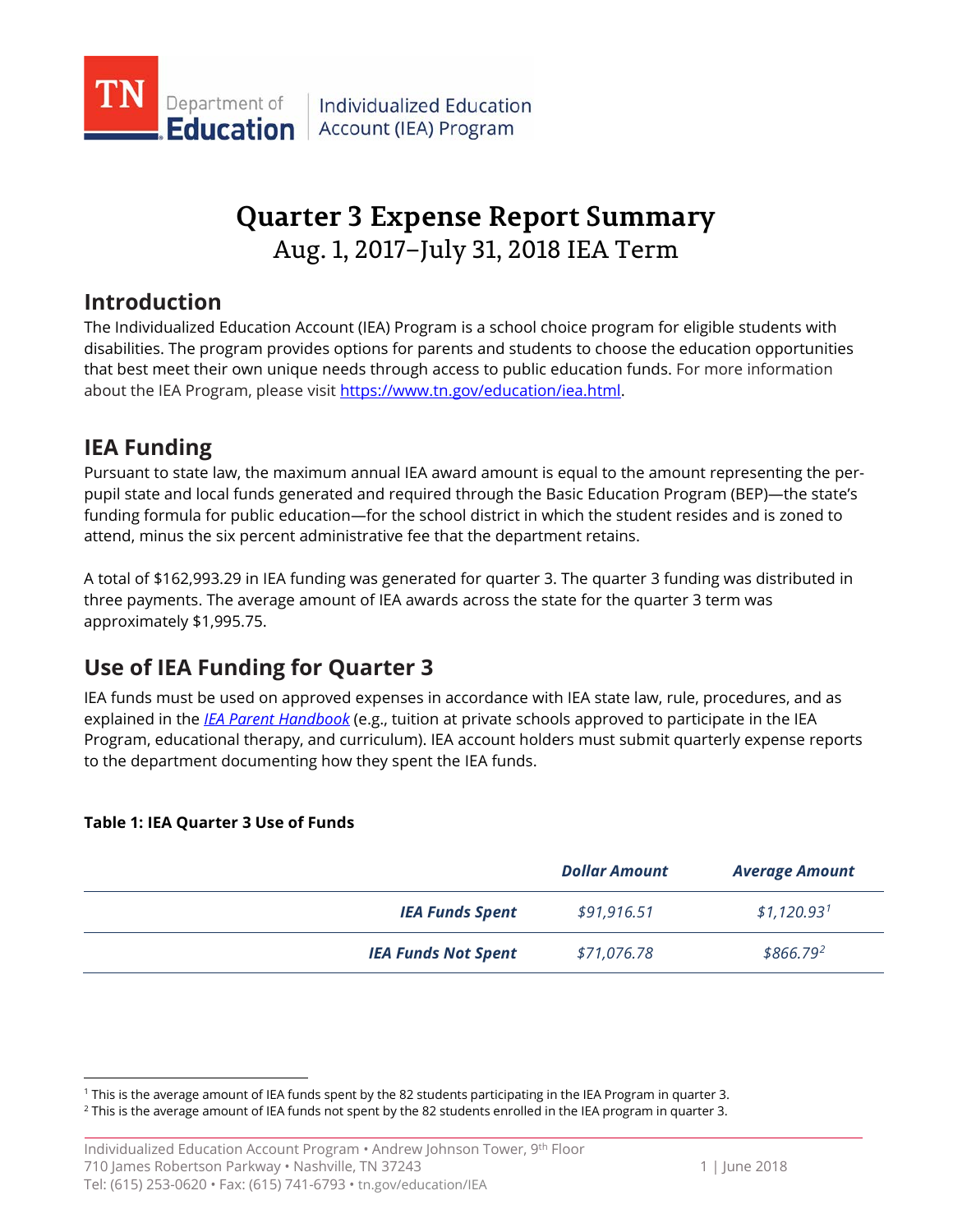

# **Education** Account (IEA) Program

#### **Table 2: IEA Quarter 3 Use of Funds by Approval Status**

|                                                                             | <b>Total Amount</b> | <b>Percentage</b> |
|-----------------------------------------------------------------------------|---------------------|-------------------|
| Amount of IEA Funds Spent on Approved Expenses <sup>3</sup>                 | \$87,348.51         | 95%               |
| Amount of IEA Funds Spent on Disallowed Expenses (i.e.,<br><b>Misspent)</b> | \$4,568.00          | 5%                |

#### **Table 3: IEA Quarter 3 Misspent Funds[4](#page-1-1)**

|                                                                                                            | <b>Total Amount</b> |
|------------------------------------------------------------------------------------------------------------|---------------------|
| <b>Amount of Misspent Funds Repaid by Account Holders</b>                                                  | \$1,774.95          |
| Amount of Misspent Funds that the Department is<br><b>Awaiting Repayment from</b>                          | \$2,793.05          |
| <b>Amount of Misspent Funds that the Department is</b><br><b>Awaiting Repayment from Previous Quarters</b> | \$1,431.20          |

### **Table 4: IEA Quarter 3 Use of Funds by Approved Expense Category**

| Category                                              | <b>Total Amount Spent</b> | Percentage <sup>5</sup> |
|-------------------------------------------------------|---------------------------|-------------------------|
| <b>Private Participating School Tuition</b>           | \$43,140.40               | 49%                     |
| <b>Fees Assessed by Private Participating Schools</b> | \$70.00                   | 0%                      |

<span id="page-1-0"></span>3 For a list of approved expenses, see Chapters <sup>8</sup> and 9 of the *IEA Parent Handbook*[. http://www.tn.gov/education/iea.](http://www.tn.gov/education/iea)

4 Six of the 79 expense reports submitted included misspent funds.

<span id="page-1-2"></span><span id="page-1-1"></span><sup>5</sup> Percentage equals 101% due to rounding.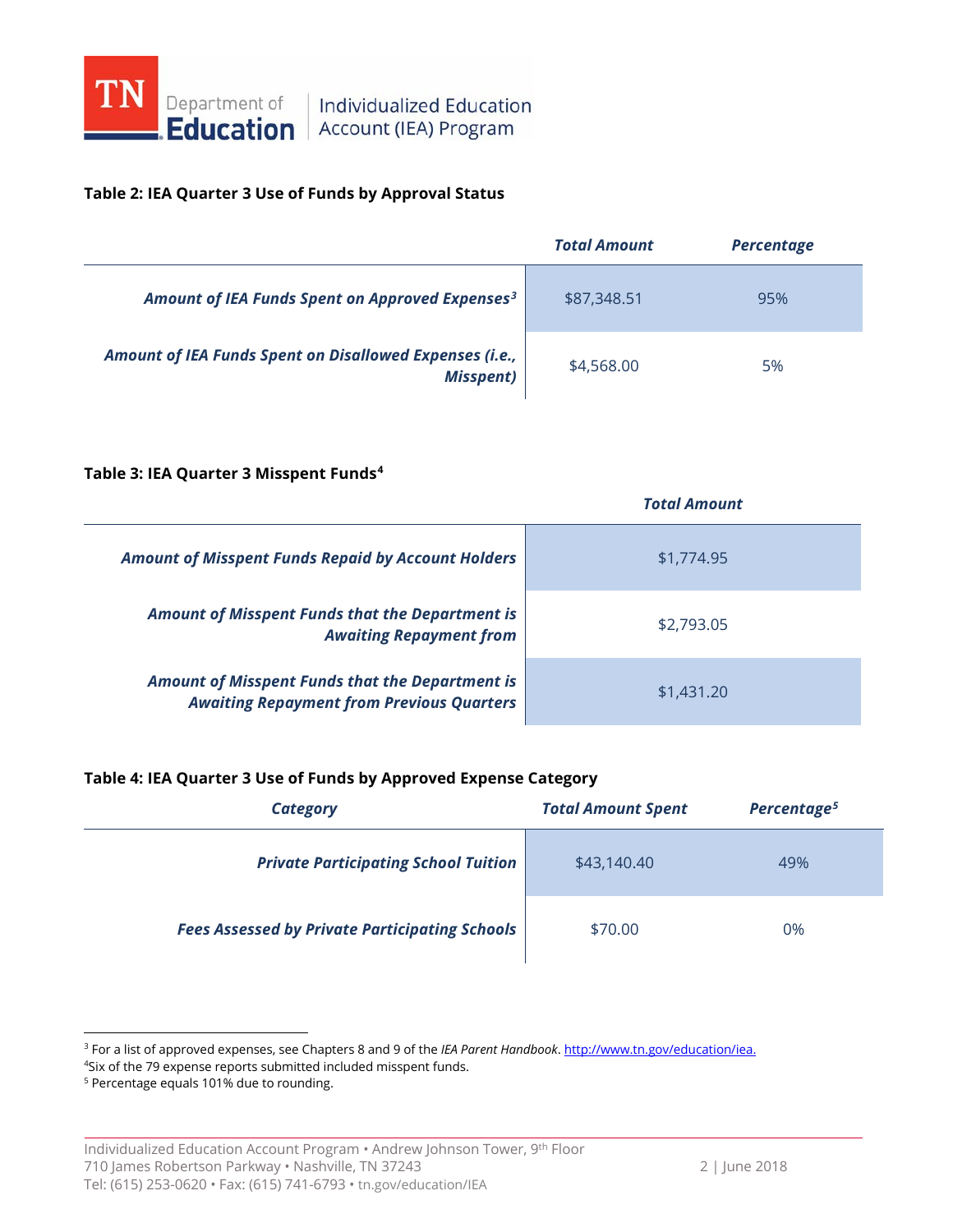

| <b>Category</b>                                            | <b>Total Amount Spent</b> | Percentage <sup>5</sup> |
|------------------------------------------------------------|---------------------------|-------------------------|
| <b>Textbooks Required by a Private School</b>              | \$0.00                    | 0%                      |
| <b>Online Programs</b>                                     | \$846.30                  | 1%                      |
| <b>Public School Tuition</b>                               | \$0.00                    | 0%                      |
| <b>Fees Assessed by the Public School</b>                  | \$0.00                    | 0%                      |
| <b>Postsecondary Institution Tuition and Fees</b>          | \$1,335.76                | 2%                      |
| <b>Required Textbooks by the Postsecondary Institution</b> | \$0.00                    | 0%                      |
| <b>Educational Therapies and Services</b>                  | \$10,579.00               | 12%                     |
| <b>Tutoring Services</b>                                   | \$7,112.50                | 8%                      |
| <b>Curriculum</b>                                          | \$4,823.48                | 6%                      |
| <b>Computer Hardware and Technological Devices</b>         | \$6,583.10                | 8%                      |
| <b>Transportation Service Provider Fees</b>                | \$0.00                    | 0%                      |
| <b>Testing Fees</b>                                        | \$57.50                   | 0%                      |
| <b>530 Coverdell Plan Contributions</b>                    | \$1,946.42                | 2%                      |